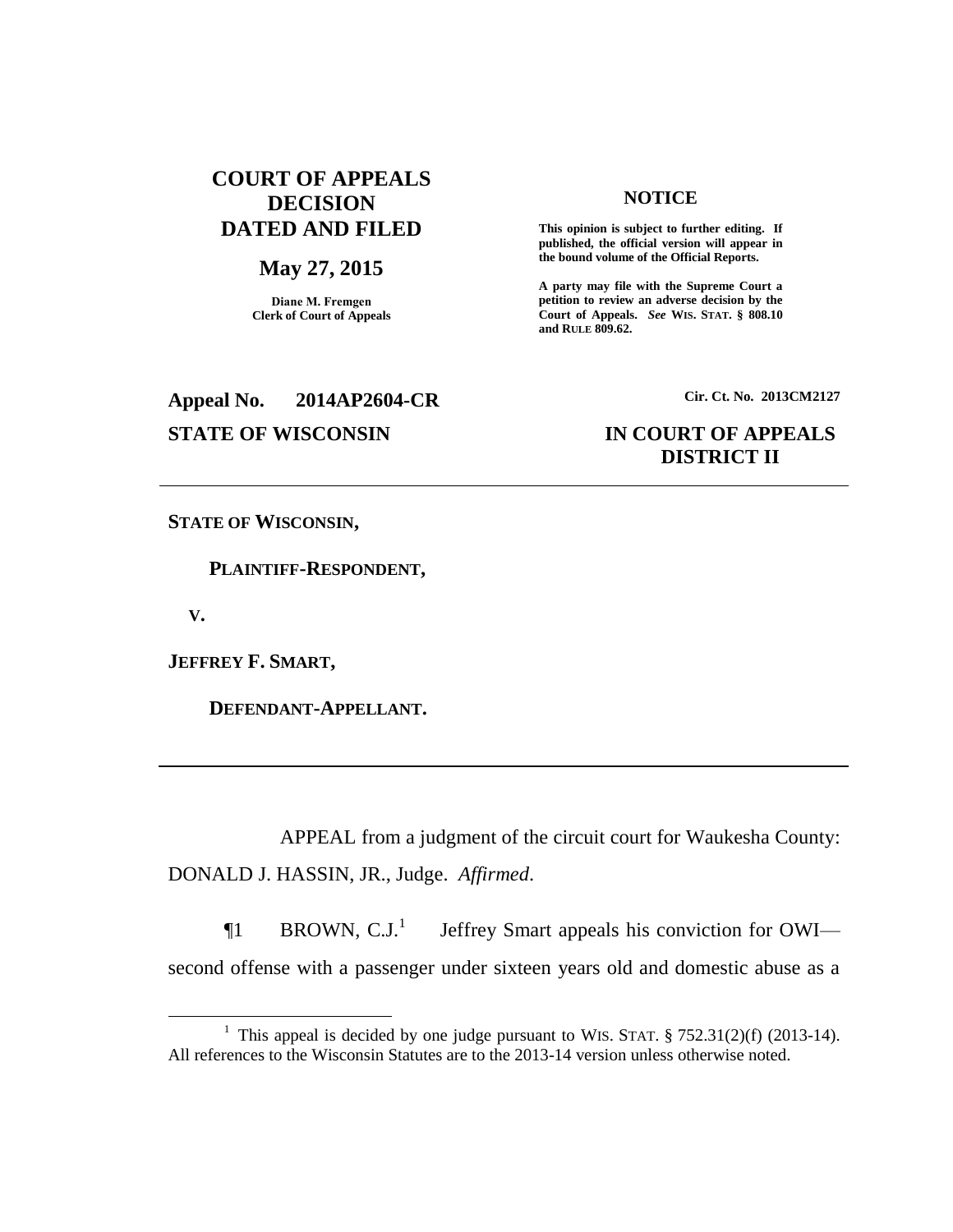No. 2014AP2604-CR

repeater. The arrest stemmed from an altercation between Smart and his live-in girlfriend. After a physical fight ensued, an intoxicated Smart left the home with his two young children. Smart drove to a nearby hotel and, after police officers determined which room he had checked into, refused to open the door or speak with anyone. Smart argues that police officers violated the Fourth Amendment when they entered his hotel room to arrest him without first obtaining a warrant. However, we hold that the need for the police officers to enter the room and assess the well-being of Smart's two children constituted exigent circumstances to overcome applying for a warrant. Affirmed.

# *Facts*

¶2 On November 30th, 2013, on a cold night, at about 4:55 a.m., Smart's live-in girlfriend called the police to report a physical altercation that had occurred between herself and Smart. Smart's girlfriend told police that Smart left in his vehicle with his two sons, who were five and nine years old. She also told the police that Smart was intoxicated.

¶3 The police began searching for Smart's vehicle. Two officers found it in a hotel parking lot. The vehicle was empty. The officers contacted the hotel's night auditor to see if Smart had recently checked in. When they found out that Smart had not checked in, they contacted the hotel directly across the street and found out he had checked in there.

¶4 By this time, forty-five minutes had elapsed since Smart's girlfriend called the police. The hotel worker who had spoken with Smart said he was alone when he entered the hotel. The officers went to Smart's hotel room, knocked on the door, and identified themselves as police officers, but he did not answer. After a couple minutes, they called the hotel room and heard the phone ringing through

2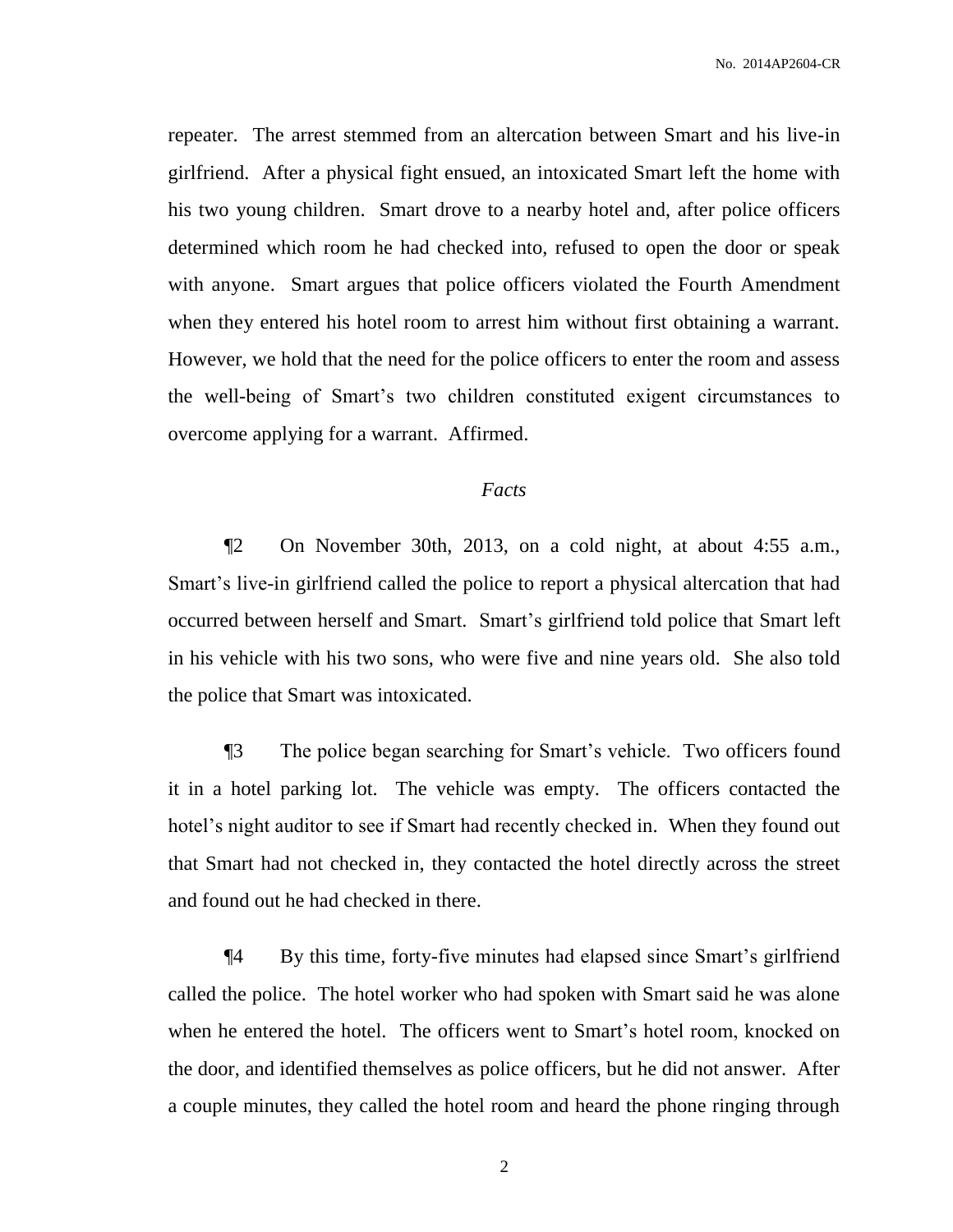the door, but no one answered. The officers then obtained a room key and entered the hotel room, where they found Smart awake and his two children asleep in one of the beds. The officers detained and handcuffed Smart before officially placing him under arrest.

¶5 The State charged Smart with OWI—second offense, domestic abuse, intimidation of a victim, operating a motor vehicle while revoked, and operating a vehicle with a prohibited alcohol concentration. Smart filed a motion to suppress, challenging his arrest because it was made in a hotel room he occupied without a warrant. The circuit court denied the motion, and Smart pled guilty to OWI and no contest to domestic abuse while the other charges were dismissed and read in at sentencing. He now appeals.

### *Analysis*

¶6 A review of an order denying a motion to suppress presents a question of constitutional fact. *State v. Robinson*, 2010 WI 80, ¶22, 327 Wis. 2d 302, 786 N.W.2d 463. We uphold the circuit court's findings of fact unless they are clearly erroneous. *Id.* However, we review whether the findings of fact support the denial of a motion to dismiss de novo. *Id.*

¶7 The United States Constitution protects against illegal searches and seizures in hotels when police officers do not first obtain a warrant to enter the suspect's room. *See Stoner v. California*, 376 U.S. 483, 486 (1964). Therefore, such warrantless entry is valid only if it falls under one of the exceptions to the general prohibition. *See id.* One exception to the warrant requirement is when entry is supported by both probable cause and exigent circumstances. *Robinson*, 327 Wis. 2d 302, ¶24. Exigent circumstances include a threat to the safety of the suspect or other individuals. *Id.*, ¶30. We apply an objective test to determine

3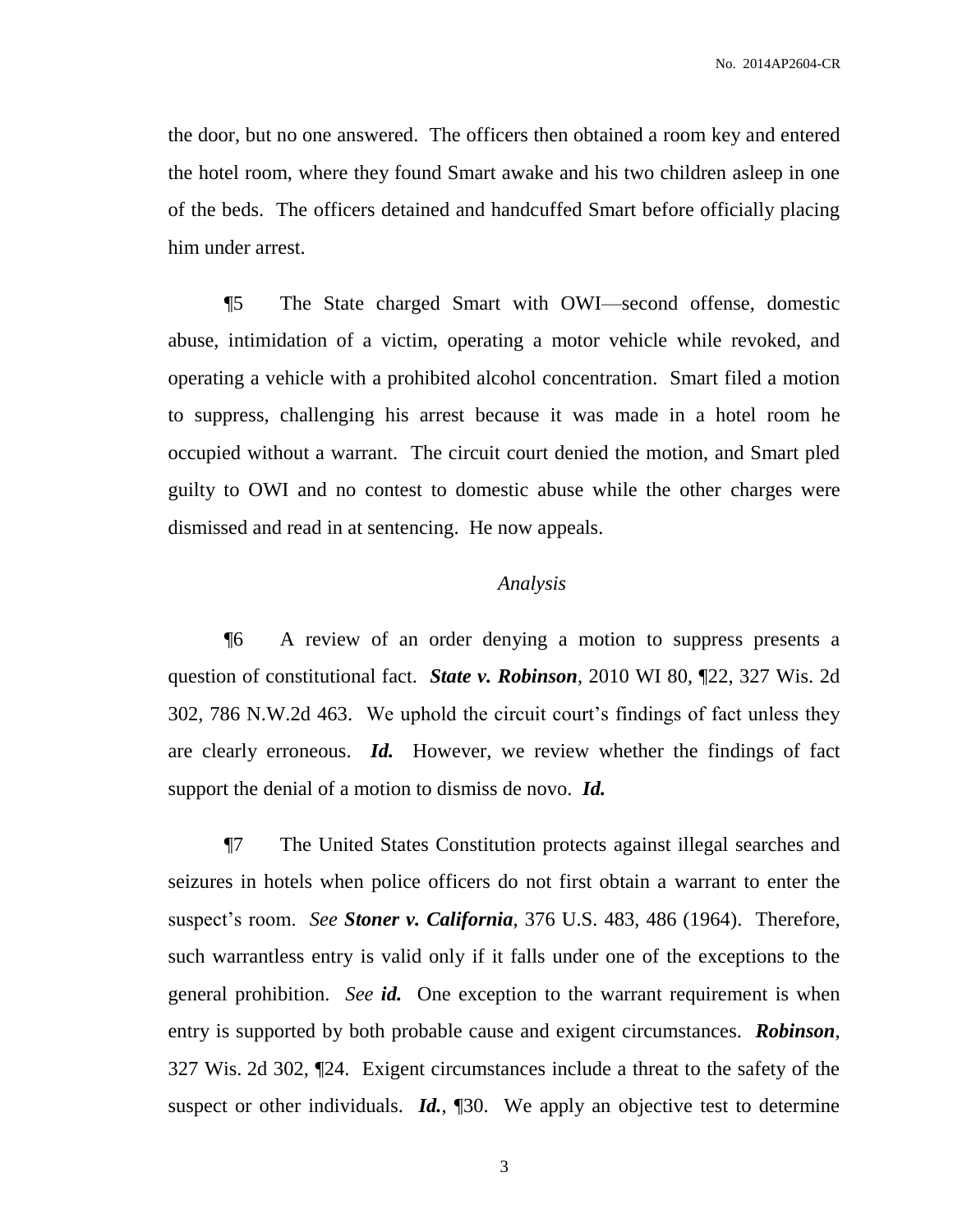No. 2014AP2604-CR

whether it was reasonable for the police officers to believe that someone's safety was at risk. *See State v. Richter*, 2000 WI 58, ¶30, 235 Wis. 2d 524, 612 N.W.2d 29. The Constitution does not require officers to delay their investigation if doing so could endanger the lives of the suspect or others. *See id.*, ¶37.

¶8 In this case, the exigent circumstances test supports the officers' entry into Smart's hotel room without obtaining a warrant. Smart's girlfriend called the police in the middle of a cold, November night. She told them that an intoxicated Smart left the home in a vehicle with his two children. When police found the vehicle the children were not inside it. And, the night duty attendant did not see the children when Smart checked in. By the time officers located Smart's hotel room, a significant amount of time had elapsed and there was still no sign of the children. The safety of Smart's children was paramount, and it was reasonable for the officers to enter the hotel room as quickly as possible to ensure their wellbeing. Therefore, we hold that the police officers did not violate the Constitution's warrant requirement given the exigent circumstances present in this case.

*By the Court.*—Judgment affirmed.

This opinion will not be published in the official reports. *See* WIS. STAT. RULE 809.23(1)(b)4.

4